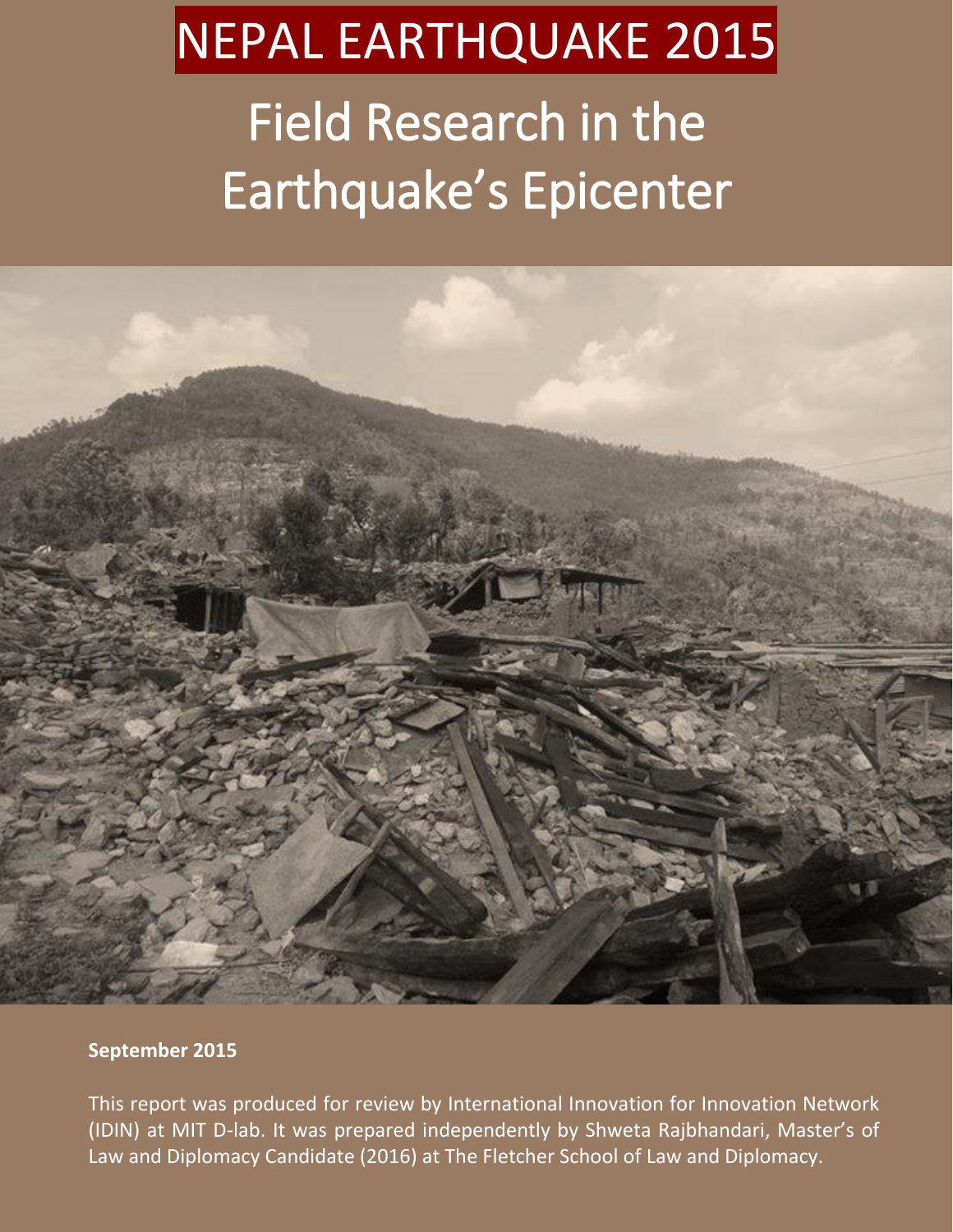#### *Background*



The Himalayan country, Nepal, is the 11<sup>th</sup> most earthquake prone countries in the world<sup>1</sup>. Owing to its predominantly steep mountain terrains in the north, unstable geologies, haphazard urbanization, political instability, weak governance and socioeconomic vulnerability, the land locked country of Nepal has had a history of being highly vulnerable to a range of natural hazards, especially for earthquakes, droughts, floods, and landslides.

On 25 April, 2015, at 11:56 local time, an earthquake of 7.8 magnitude shook the country to its core causing insurmountable devastation, panic and heavy loss of life. This catastrophic earthquake was followed by thousands of aftershocks and another powerful 7.3 magnitude quake less than four weeks later on 12 May. More than 8,600 Nepalese lives have been lost to the disaster and over 95,000 people displaced.

Key infrastructures in the country such as schools, health facilities, accessible roads, temples and heritage sites have been severely damaged or destroyed across 14 worst affected districts of Nepal2. The most

<sup>&</sup>lt;sup>2</sup> These 14 priority affected districts in Nepal are: Kathmandu, Kavrepalanchowk, Nuwakot, Sindhupalchowk, Dhading, Gorkha, Dolakha, Ramechhap, Makwanpur, Sindhuli, Bhaktapur, Lalitpur, Okhaldhunga and Rasuwa.

 $1$  UNDP (2009)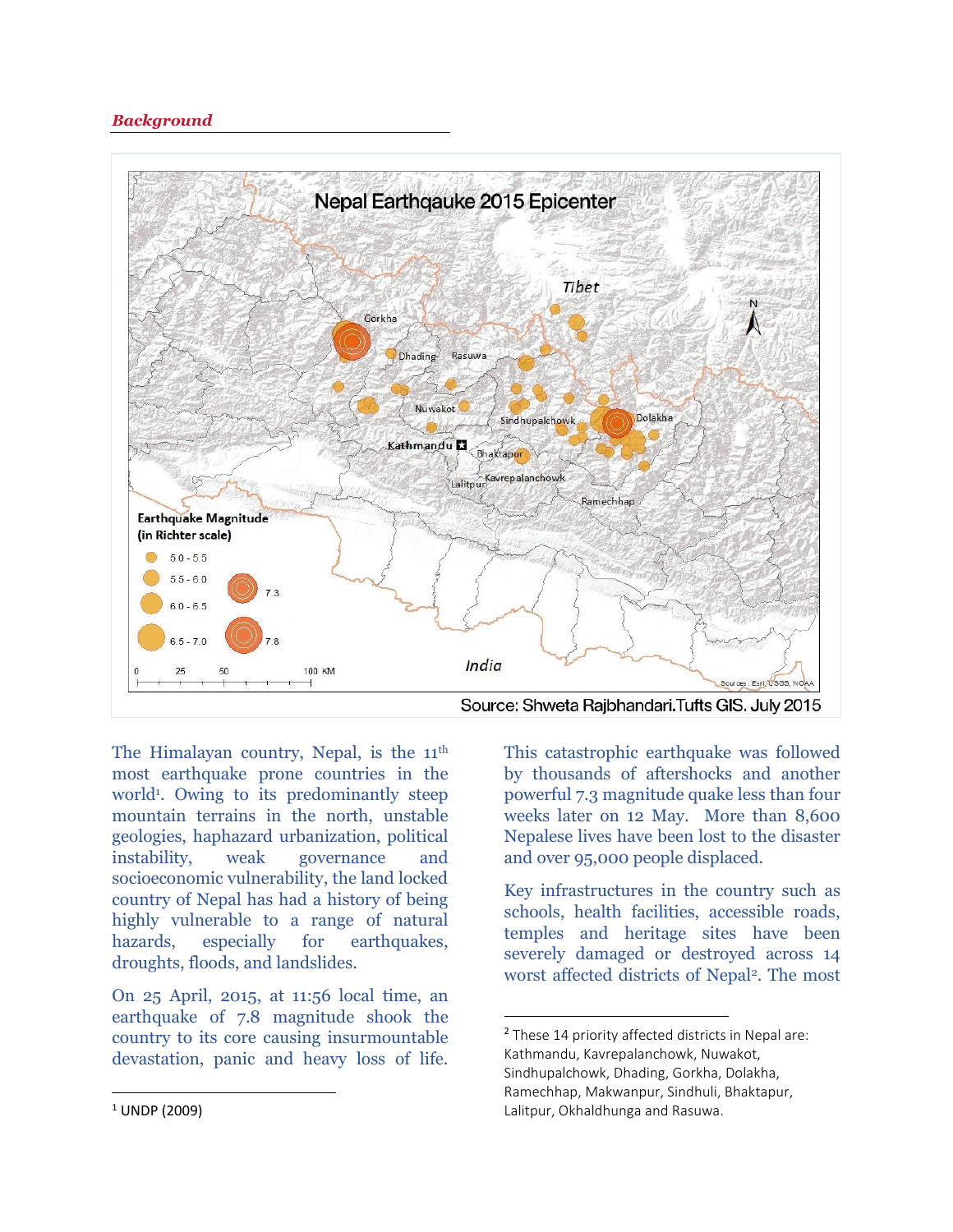devastating series of earthquakes to strike Nepal in the past 83 years, the catastrophe intensified the already pre-existing vulnerabilities of Nepalese of food insecurity, public health risk, and grave risks of sexual violence for women and girls.

Emergency relief and humanitarian assistance to the affected population was provided with the active support of and contribution of over 60 nations as well as the United Nations and other international agencies. In order to meet the overall objectives of recovery and rebuilding efforts in the following months, a broad sector multi-sector response was proposed by the Government of Nepal (GoN) and the humanitarian community in the form of:

- delivering urgent supplies including tarps, tools, blankets, food, water and medicines to the worst affected areas and the most vulnerable victims
- provision of temporary and intermediate solutions including distribution of shelter and emergency non-food relief items, access to food for the most vulnerable populations
- **through food and cash assistance** mechanisms, revitalize primary health care services, and identification of the need and support to temporarily displaced population by the earthquakes.
- **Provision of unrestricted and** unconditional cash transfers as an effective and efficient modality of relief delivery

through Cash Coordination Working Group.

- mainstreaming protection into the response and ensuring accountability to the affected people.
- promoting gender equality, and protecting and enabling youth participation in the emergency response, and
- utilizing efficient telecommunication means to underpin the earthquake

#### **Key Figures**

**More than 500,000 households without houses**

**1.4 million people require immediate food assistance**

**5.6 million people in need of medical care and access to health services**

**1.1 million people in need of water services 1.0 million people in need of sanitation services 3.0 million people in need of hygiene services**

**2.8 million people in need of protection**

**1.5 million school-aged children require education in emergency support**

#### **404,000**

**children suffering from malnutrition including 10,000 SAM children. 70,000 MAM and 200,000 pregnant and breastfeeding women.**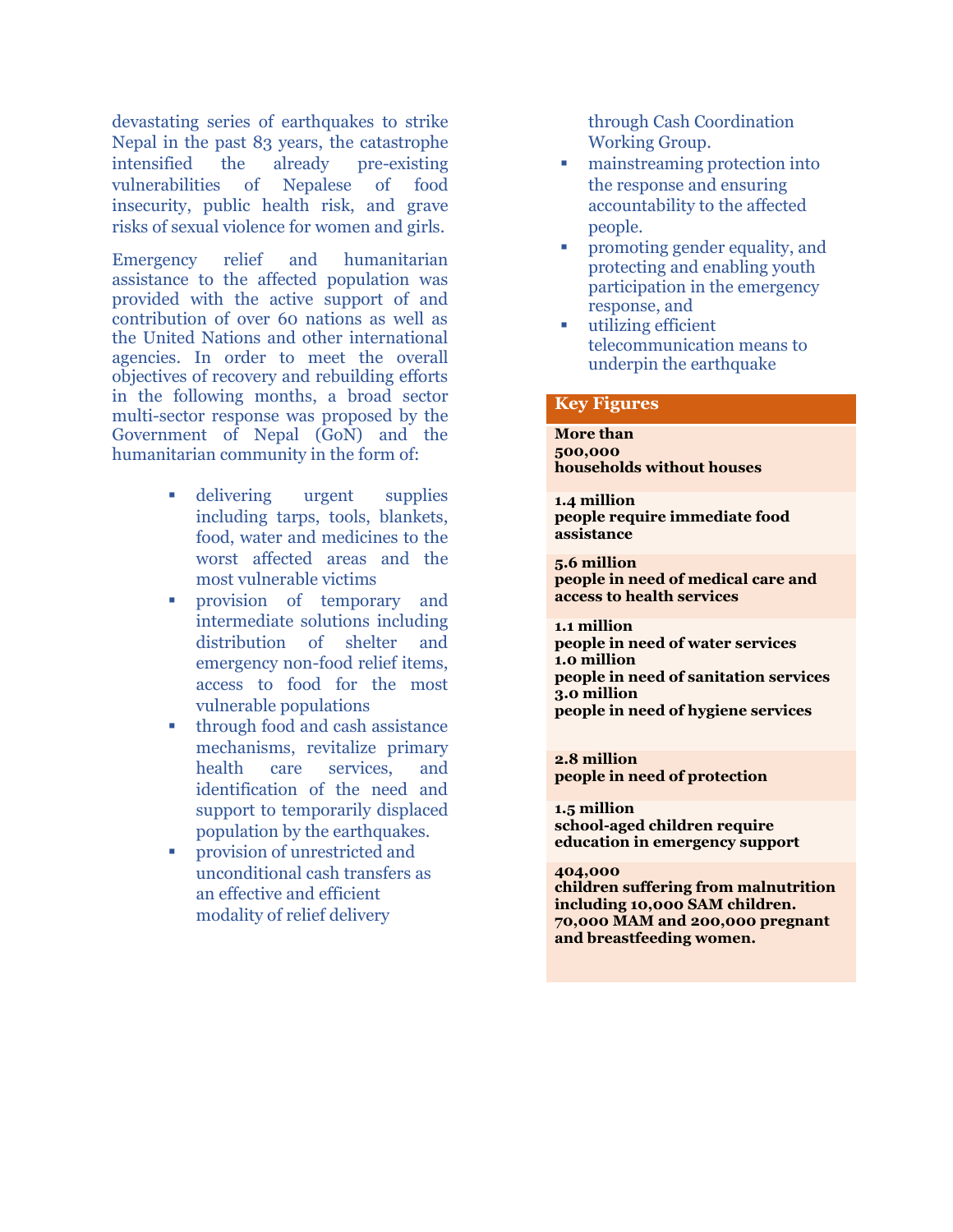#### *Purpose of the Research*

The 2015 Nepal earthquakes in Nepal and their devastating effects not only demanded tremendous leadership in part of the state, but it also sparked extensive international involvement and major fundraising initiatives both within and outside the country. While urgent assistance in the form of rescue efforts, medical assistance and most basic survival needs poured into devastated areas immediately after the disaster struck, the government-led recovery phase, in particular, has been very slow and challenging. In the face of this reality, majority of the disaster affected population is now left to recover on their own, in which attempts of building back is prone to a return to even more vulnerable and less resilient states due lack of resources, information, heavy economic loss, and emotional and psychological trauma. Regrettably, in the midst of utter devastation and chaos, exists another invisible disaster: the mental and emotional impact of the earthquake. Through my field research this summer, I was interested to study how devastated Nepali communities have been coping with the bleak and discouraging circumstances surrounding them since the earthquakes to bring a sense of normalcy back in their lives, if at all.

#### *Approach and Methodology*

I traveled 73-km west of Kathmandu city to the district of *Gorkha*, which was the epicenter of the April earthquake. This remote and mountainous district was one of the hardest hit regions in the country. I traveled 80-km west of Kathmandu city to the district of *Gorkha*, which was the epicenter of the April earthquake. This study was undertaken over the period of 22 July – 11 August 2015. The research methodology was required being mindful

of the fact that I was interacting and interviewing victims who have lost everything to the calamity, including their loved ones. Since the research was being conducted in areas that had been heavily devastated, the situation demanded a certain degree of sensitivity on my part, and not to forget, flexibility in gathering necessary information. Furthermore, given the dire needs of the affected population, I decided to conduct my research alongside an ongoing relief work that I was a part of. However, this also meant that I was not able to follow a scientifically rigorous research methodology or adhere to a specified work plan, deadlines or timelines prepared in advance. As a result, selecting participants to interview, the nature/demographic of respondents was often not highly controlled for and depended on the local situation.

Much of the field research was conducted in *Bungkot* Village Development Committee (VDC) in *Gorkha*. With a population of 6,260,3 *Bungkot* lies 6-km away from the district headquarters of *Gorkha*. The monsoon season and recent landslides had blocked the narrow, pre-existing makeshift roads connecting the village to the *Prithvi Narayan* highway. Thus, it required nearly 2 hours walk to get to the village from *Gorkha* headquarters. My research in the village was facilitated by *Tulsi Meher UNESCO Club*, a non-profit organization based in *Gorkha* municipality that has been working in the district for the past 26 years and had been very active in coordinating relief efforts in the region after the earthquakes.

 <sup>3</sup> Nepal Central Bureau of Statistics, Census 2011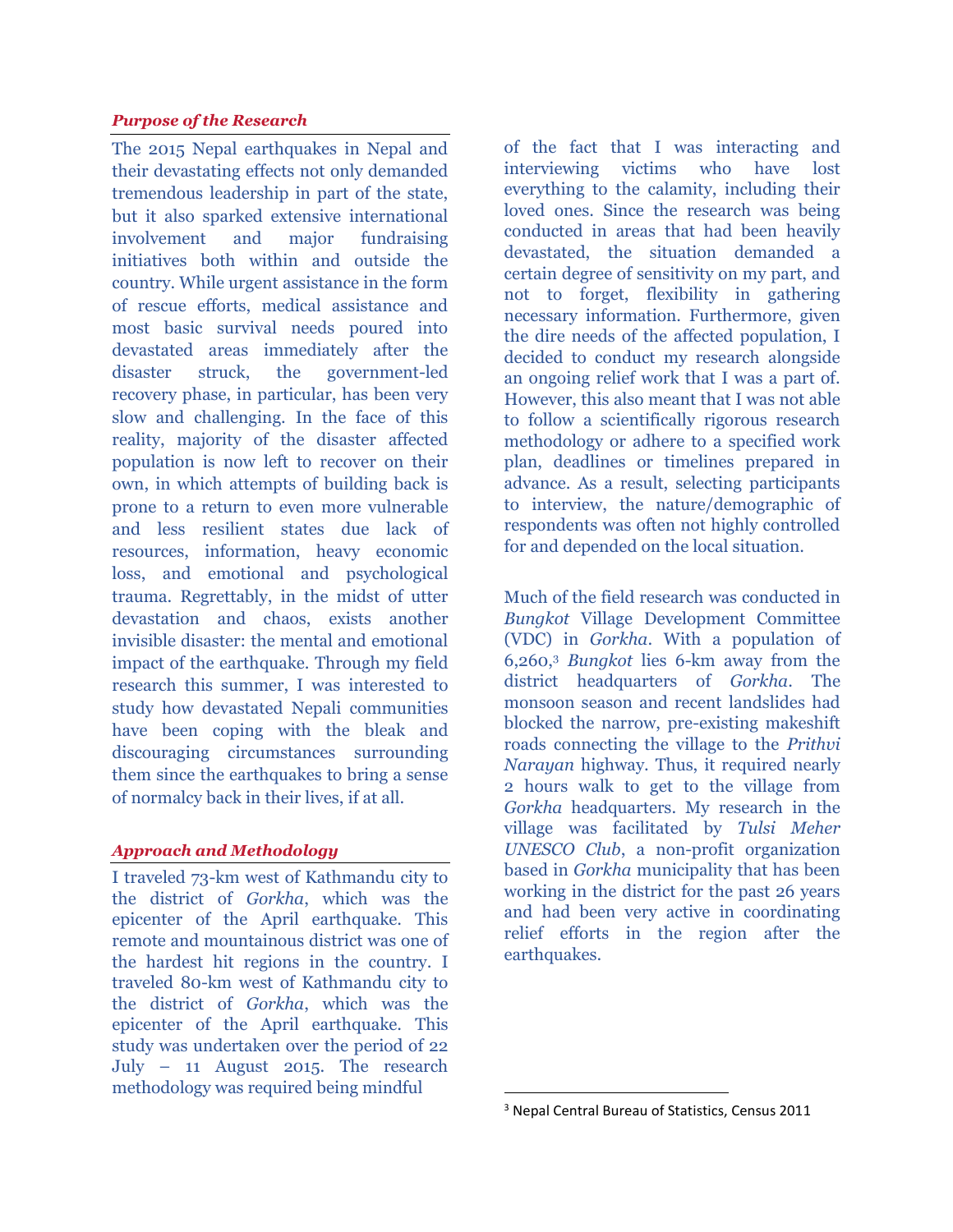My interaction with the earthquake-affected people of *Bungkot* VDC involved informal conversations, which intended on capturing some key elements about the general effect the earthquake, the relief efforts they had received thus far, their coping strategies and any other mechanisms that had been adopted by families with or without the help of the state or any other institutions. Strict requirements were not made to interview people of specific gender, caste, ethnicity or degree of vulnerability. In total, 41 individuals (age range between 17 – 56) were interviewed, out of which 25 of them were females.

#### *Observations*

The loss of human life, public and private property damage has been immense in *Gorkha*. Despite announcements of ambitious Disaster Risk Reduction (DRR) programs by the GoN and international non-governmental organizations in Nepal following the adoption of the Hyogo Framework for Action (HFA)[1] for disaster resiliency, there was little to no evidence of any form of community-based disaster education implemented in the vulnerable *Gorkha* village prior to the devastation.

Typical to many disasters, rescue and relief workers from within and outside the country and countless community members came to help vulnerable survivors in *Gorkha*  in the days immediately after the first earthquake. Reportedly, some of the earliest and most effective relief efforts in the village came through educated, social media-savvy urban youth and other well-off members of the civil society who sprung into action almost immediately to share information, raise funds, and use their resources and relative security to immediately begin delivering critical aid. While the village youths did not have the same technical means and resources to do so, their volunteerism came in a different form.

*Bungkot* youths galvanized into action in digging out neighbors from the rubbles, carrying injured survivors to medical centers, and providing whatever assistance possible before arrival of rescue teams. During the time frame of the fieldwork as well, there were several self-organized Nepali groups on the ground who were rising up to the occasion and embodying a grass-roots movement to provide relief materials to the earthquake survivors, working alongside with a network of NGOS and local affiliates of INGOs based in Nepal.

From the local government standpoint, it had been clearly hamstrung, under staffed, and shaken themselves. Many local authorizes had lost family members and their houses had been destroyed. In the initial days, they had to work out of tents and temporary shelters in providing public services to its people. In July, the government identified families in the 14 priority districs and released NPR. 15,000 (USD 150) in cash to buy corrugated zinc sheets and other materials to build temporary shelters. Having lost his wife and his ancestral home to the earthquake, 42 year old Buddhi Bahadur Chhetri in the village said,

> *"Yes, I recently received 15,000 rupees from the state. We had to wait a month to get the cash. I have three daughters and an infant son who lost their mother in the earthquake. I have lost everything – my wife, our house, all of our stored grains, everything. I spent most of the money already to build a temporary shelter for me and my children. I hear we are supposed to receive more cash relief. But I don't have much hope about it."*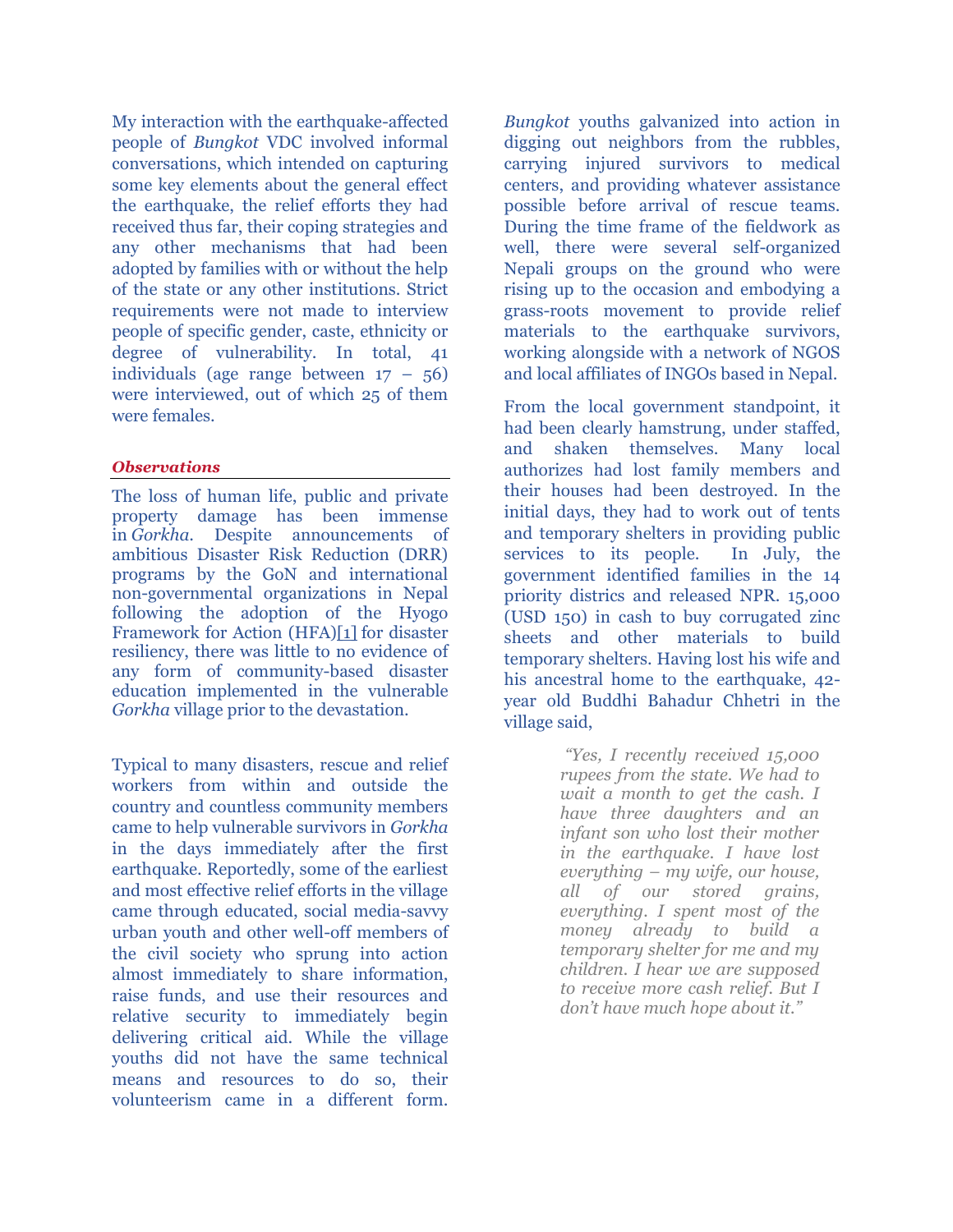#### *Resiliency*

In the face of utter devastation and critical depravation, one factor that has helped villagers in *Bungkot* to cope with this catastrophe has been its social capital. I observed was high level of community support and togetherness. Immediately following the first earthquakes, the villagers of *Bungkot* VDC had formed an informal group of able-bodied individuals who assisted community members and aid workers to rescue trapped victims under the rubbles and evacuate personal items from damaged or destroyed houses when possible.

> *"There was complete devastation everywhere around us. I, myself, did not lose my family members, but my home and everything we owned, we lost. This earthquake came out of nowhere and in less than a minute destroyed everything...what can we do? Life has to go on. These animals need to be fed. The next day of the earthquake, I went to cut grass and get fodder for my cattle as if nothing had changed. But everything had."*

Their resilience shone in different forms. Less than 24 hours after the earth quake struck, *Bungkot* villagers had started helping those who had survived, cutting grasses for animals, and salvaging woods, bricks and metal sheets from their devastated old homes to build temporary shelters. Literate locals and students in the village started keeping records of the public and private properties that had been damaged, listing names of people who were killed or injured so as to effectively communicate the desperation and needs of the village when any help might arrive. Those individuals who could walk did so for hours to carry injured villagers to *Gorkha* municipality where medical camps were being set up. There were numerous examples of individuals –

ranging from young children to women and men who not only helped each other, but made all efforts to inform and guide rescue workers to other villages where help was necessary. I found all these to be remarkable instances of strength, especially in a people that had just lost everything to a disaster.

#### *Remittance*

Of the 41 respondents interviewed, 46% of them (i.e. 19 of them) had one family member or more who had emigrated for work. I quickly found out that majority of them were enlisted in the Indian or British Army as *Gurkha* soldiers, few of them went to neighboring India or the Gulf states to work as unskilled laborers, while the rest moved within the country – to bigger cities like Kathmandu or *Pokhara*.

Drawing from the experience of Haiti, it is often argued that in the face of natural disasters, remittances sent home increase more rapidly than do foreign aid. In addition, unlike international aid, it is believed that they provide direct benefit to the immediate needs of the family members receiving it. Post earthquake, the Nepali media reported a similar increase in the inflow of remittances from abroad by 20 percent compared to the trend before the earthquake.[2] In *Bungkot,* too, many families received remittances in the aftermath of the earthquakes. Of the respondents who had families outside the country, 11 of them received remittances. Reportedly, several money transfer agencies such as Western Union, Money Gram, UAE Exchange, etc. waived their service fees on remittances to Nepal for the month of May 2015 to facilitate urgent money transfers to their families in need. For the families in *Bungkot* who received money from relatives abroad, the additional funds were largely used to purchase food and daily necessities. The husband of 36-year old Maya Devi K.C., whose house got completely flattened by the earthquake, has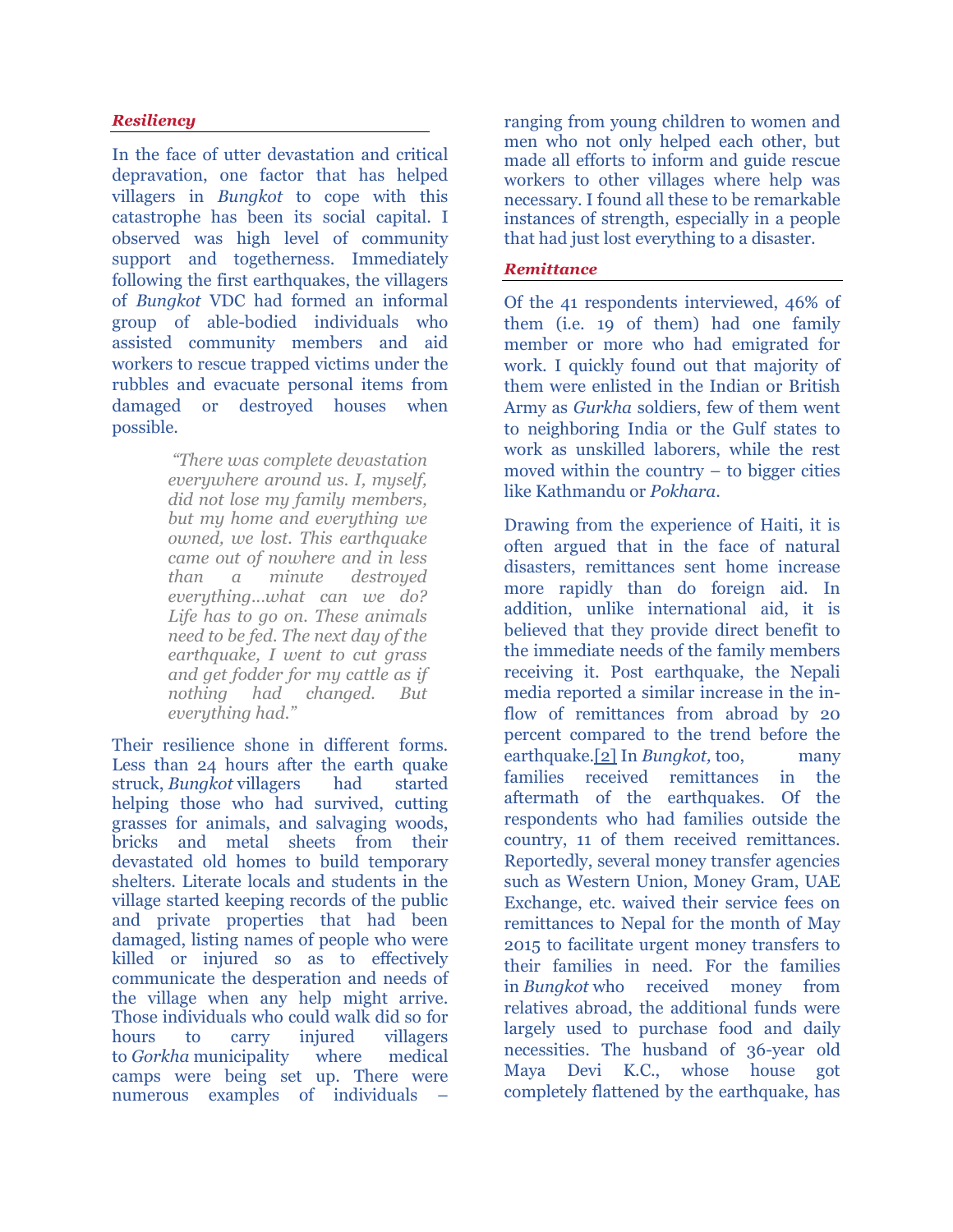been working in Doha, Qatar for the past seven years. Maya used to be a subsistence farmer and had been able to educate her two children with the money her husband would send nearly every two months. After the earthquake, she reported that he has been sending money much more frequently, ranging fro NPR 7,000-9,000 (USD 700- 900) each time after the earthquake

"*It must have been difficult for him [my husband] to try to send us money frequently. But if it wasn't for the money he sent us, I don't know how we would have survived after we lost everything in the earthquake."*

#### *Concluding Remarks*

The 2015 earthquake of Nepal revealed the extent of vulnerability of its people, which was especially destructive in the most impoverished and poverty-stricken communities. Despite alarming disaster statistics of the past and an undeniable urgency of disaster risk reduction works, the GoN and international agencies fell very short in their attempts to build a resilient, disaster safe society. Inadequate infrastructures, weak building codes, lack of disaster preparedness, and lack of resources all contributed to the severe magnitude of devastation of the recent earthquakes.

Despite this grim reality, Nepal seems to have an important and existing capacity that can be effectively leveraged for a resilient recovery: its community. The strong relationships between community members and joint family structures make for strong social capital that can be influential in the pace of long-term recovery efforts. At this community level, Nepal has previously witnessed remarkable successes of forestry, micro and medium level hydropower projects, local land and water management systems, and farmer cooperatives in providing critical services when and where the state has failed to do so. These existing community structures and local capacities

can – and should – be leveraged to their full potential as entry points for resiliencebuilding interventions in the near future.

Similarly, the potential to capitalize the country's high remittances could prove to be a critical move in Nepal's post-earthquake recovery, rehabilitation as well as disaster preparedness process. The importance of remittances in Nepal cannot be overstated. With a bleak economy, young Nepali citizens have been migrating in droves. Over 60% of families in Nepal now receive some form of remittance from family members working abroad. In the fiscal year 2013/14 alone, the total official remittance received during the first nine months was NPR 400 billion (USD 4 billion), which is close to 30% of the country's total GDP.[3] At a national level, remittance income exceeds agricultural income, tourism earnings and international aid.

In the aftermath of the earthquake, it is quite likely that migration for work will increase even more. With limited national and international funding reaching the most in need, remittances will be the primary resources available to most families for recovery. Leveraging this mechanism and empowering families to easily access and effectively use remittances for building resilient shelter and livelihood systems could lead Nepal to the most effective route towards longer-term development.

This is not to imply that simply an in-flow of cash through remittances can boost disaster preparedness for a catastrophe as the 2015 earthquakes. Much of the recovery mechanisms related to migration and remittances can largely depend on various factors such as destination of the migrant, place of origin, amount and frequency of remittance, cost of migration, etc. Nevertheless, access to economic resources through remittance is certainly a mechanism that can be utilized as a tool (DRR awareness programs and campaigns, for instance) to foster greater readiness in